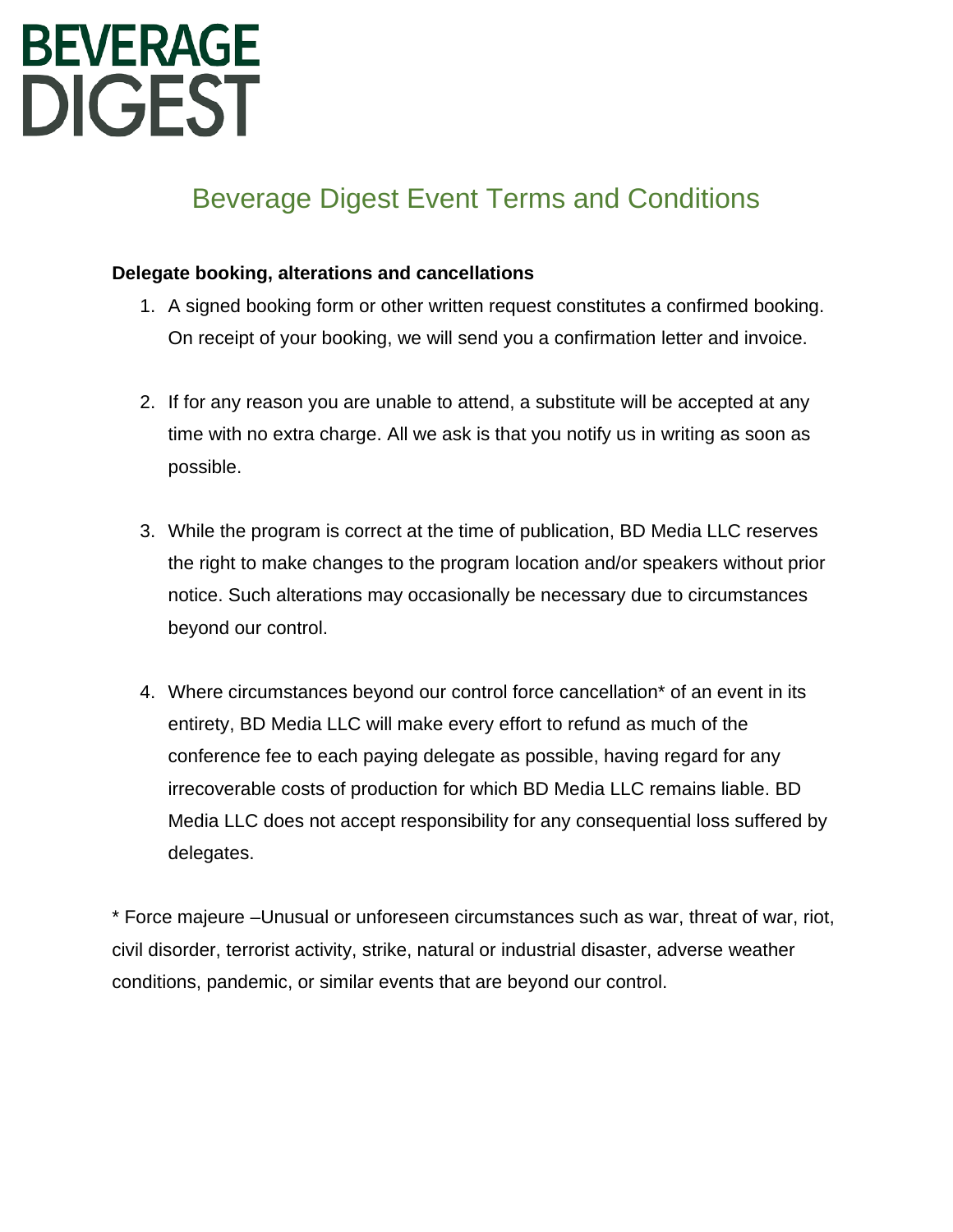# **Awards entries**

- 5. Entries are accepted as confirmed once made online or in writing by email. BD Media LLC will then send a confirmation letter and invoice.
- 6. Cancellations are subject to a 50% payment and cannot be accepted later than the official entry deadline.
- 7. For entries to be included in the judging process, payment must be made in full by the entry submission deadline.
- 8. BD Media LLC and judges accept no responsibility for products sent for tasting that may be lost or damaged in transit.

# **Sponsors**

9. A signed contract constitutes a commitment to sponsor and/or display. Cancellation at any time will be subject to 100% payment.

# **Late payment**

10.All overdue accounts will be subject to a charge of commercial interest on a daily basis at 1% above the United States Prime Rate. Should there be a dispute over the agreed fees, the legal costs incurred by BD Media LLC will be borne by the Client.

# **Letters of invitation**

11.Please note that a letter of invitation will be provided on request to assist delegates in obtaining a visa or permission to attend an event. This should not be considered as an official invitation covering fees and any other expenses. Invitation letters will be provided only to delegates who have fully paid their registration fee.